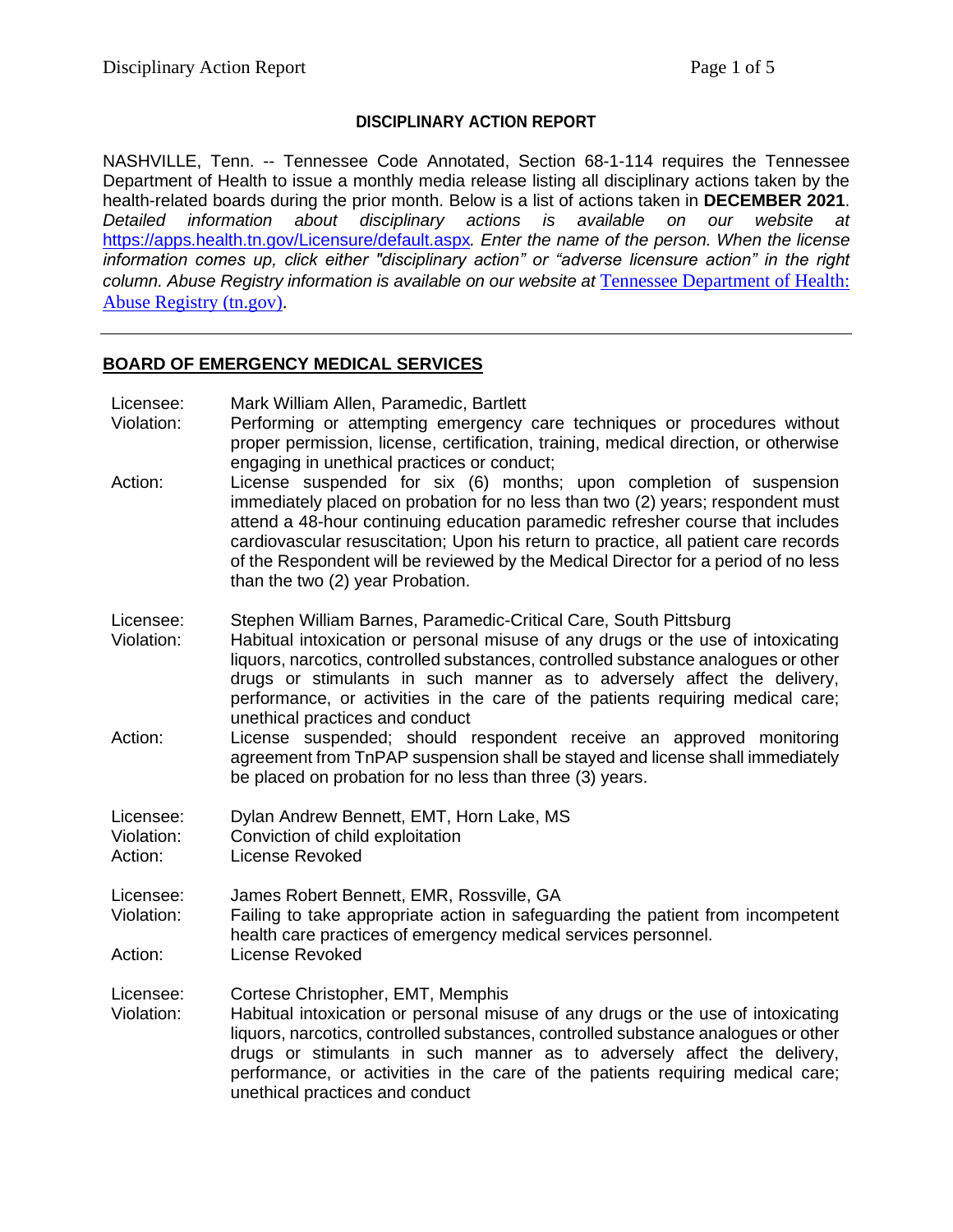Action: License suspended; should respondent receive an approved monitoring agreement from TnPAP suspension shall be stayed and license shall immediately be placed on probation for no less than three (3) years.

Licensee: Rhonda Damewood, Paramedic, Maynardville

- Violation: Engaging in acts of dishonesty which relate to the practice of emergency medical care; Failing to take appropriate action in safeguarding the patient from incompetent health care practices of emergency medical services personnel.
- Action: License placed on probation for one year; must complete four (4) hours of ethics course and two (2) hours of medical/legal course within one hundred eighty (180) days.

| Licensee: |  | Hosea Foster Jr., AEMT, Arlington |  |  |
|-----------|--|-----------------------------------|--|--|
|-----------|--|-----------------------------------|--|--|

- Violation: Habitual intoxication or personal misuse of any drugs or the use of intoxicating liquors, narcotics, controlled substances, controlled substance analogues or other drugs or stimulants in such manner as to adversely affect the delivery, performance or activities in the care of the patients requiring medical care; unethical practices and conduct.
- Action: License suspended; should respondent receive an approved monitoring agreement from TnPAP suspension shall be stayed and license shall immediately be placed on probation for no less than three (3) years.

Licensee: Jonathan Michael Goodwin, Paramedic Critical Care, Medina

- Violation: Engaging in acts of dishonesty which relate to the practice of emergency medical care; Unauthorized use or removal of narcotics, drugs, supplies or equipment from ambulance, healthcare facility, school, institution or any other workplace location
- Action: License revoked however revocation is stayed and license is immediately placed on suspension; should respondent receive an approved monitoring agreement from TnPAP suspension shall be stayed and license shall immediately be placed on probation for no less than three (3) years.
- Licensee: Brandon Michael Hicks, AEMT, Parsons
- Violation: Guilty of driving under the influence; unethical practices and conduct
- Action: License suspended; should respondent receive an approved monitoring agreement from TnPAP suspension shall be stayed and license shall immediately be placed on probation for no less than three (3) years.

Licensee: Chase Kennedy Montgomery, AEMT, Scotts Hill

- Violation: Habitual intoxication or personal misuse of any drugs or the use of intoxicating liquors, narcotics, controlled substances, controlled substance analogues or other drugs or stimulants in such manner as to adversely affect the delivery, performance, or activities in the care of the patients requiring medical care; unethical practices and conduct
- Action: License suspended; should respondent receive an approved monitoring agreement from TnPAP suspension shall be stayed and license shall immediately be placed on probation for no less than three (3) years.

Licensee: Winesha J. Patterson, AEMT, Olive Branch, MS

Violation: Habitual intoxication or personal misuse of any drugs or the use of intoxicating liquors, narcotics, controlled substances, controlled substance analogues or other drugs or stimulants in such manner as to adversely affect the delivery,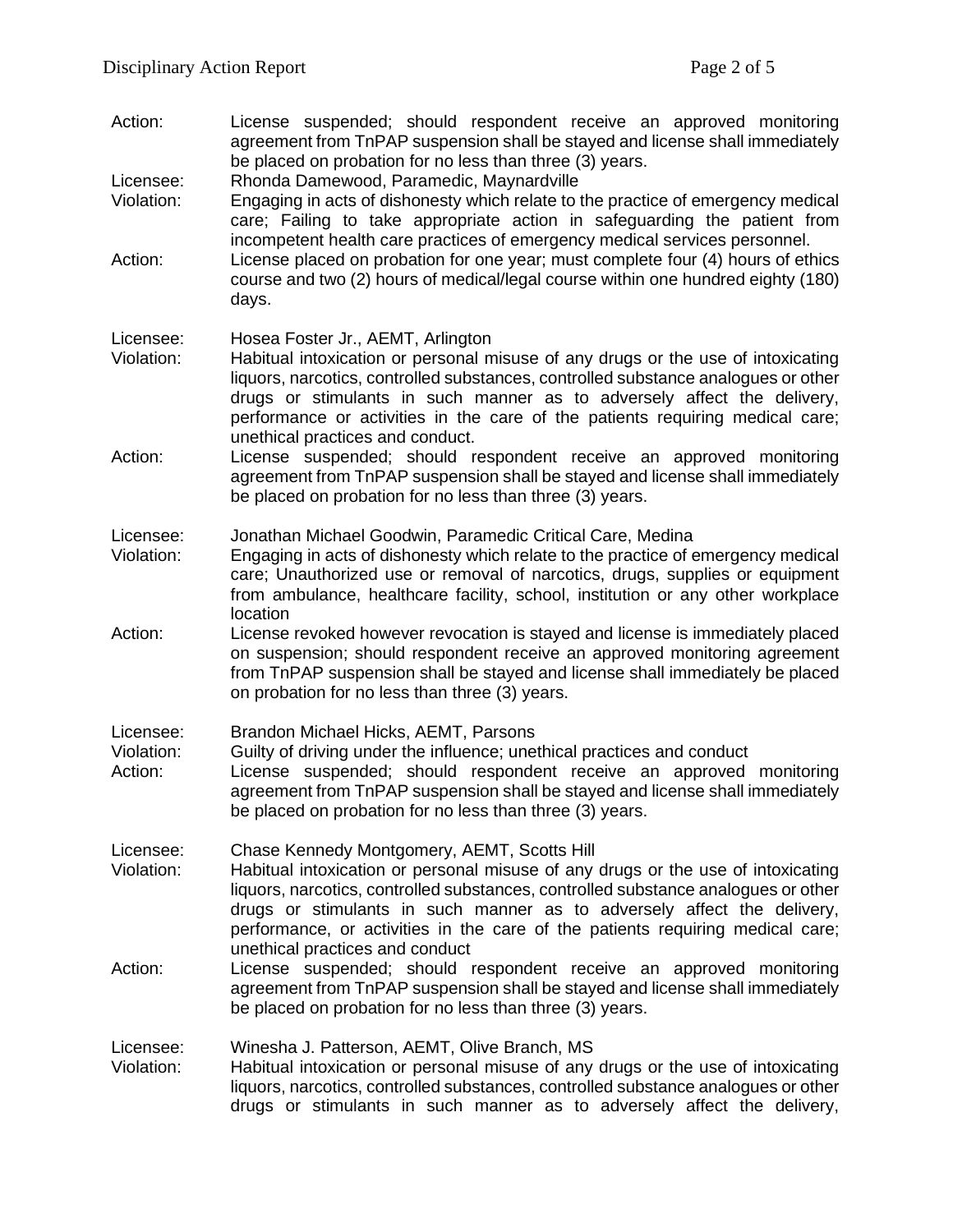performance or activities in the care of the patients requiring medical care; unethical practices and conduct

Action: License suspended; should respondent receive an approved monitoring agreement from TnPAP suspension shall be stayed and license shall immediately be placed on probation for no less than three (3) years.

Licensee: Marlon Pollard, AEMT, Memphis

- Violation: Habitual intoxication or personal misuse of any drugs or the use of intoxicating liquors, narcotics, controlled substances, controlled substance analogues or other drugs or stimulants in such manner as to adversely affect the delivery, performance or activities in the care of the patients requiring medical care; unethical practices and conduct
- Action: License suspended; should respondent receive an approved monitoring agreement from TnPAP suspension shall be stayed and license shall immediately be placed on probation for no less than three (3) years.

Licensee: Tyler Lee Sullivan, Paramedic-Critical Care, Cookeville

- Violation: Habitual intoxication or personal misuse of any drugs or the use of intoxicating liquors, narcotics, controlled substances, controlled substance analogues or other drugs or stimulants in such manner as to adversely affect the delivery, performance, or activities in the care of the patients requiring medical care; unethical practices and conduct
- Action: License suspended; should respondent receive an approved monitoring agreement from TnPAP suspension shall be stayed and license shall immediately be placed on probation for no less than three (3) years.
- Licensee: Justin Paul Keathley, Paramedic, Memphis
- Violation: Habitual intoxication or personal misuse of any drugs or the use of intoxicating liquors, narcotics, controlled substances, controlled substance analogues or other drugs or stimulants in such manner as to adversely affect the delivery, performance or activities in the care of the patients requiring medical care; unethical practices and conduct
- Action: License suspended; should respondent receive an approved monitoring agreement from TnPAP suspension shall be stayed and license shall immediately be placed on probation for no less than three (3) years.

## **BOARD FOR PROFESSIONAL COUNSELORS, MARITAL AND FAMILY THERAPISTS AND CLINICAL PASTORAL THERAPISTS**

Licensee: Brandon M. Canter, LPC/MHSP, Bristol

- Violation: Conviction of a felony; Violating the rules and regulations adopted by the board; and Engaging in professional misconduct, unethical or unprofessional conduct, including, but not limited to, willful acts, negligence and conduct likely to deceive, defraud or harm the public or engaged in such conduct.
- Action: License placed on probation for duration of criminal probation and until Respondent completes one (1) year under the supervision of a practice monitor after resuming practice; must complete all continuing education within three (3) months; must report the practice monitor within ten (10) days of resuming practice; monitor must complete weekly reviews and submit monthly reports; Respondent may not own or operate a private practice for five (5) years; Civil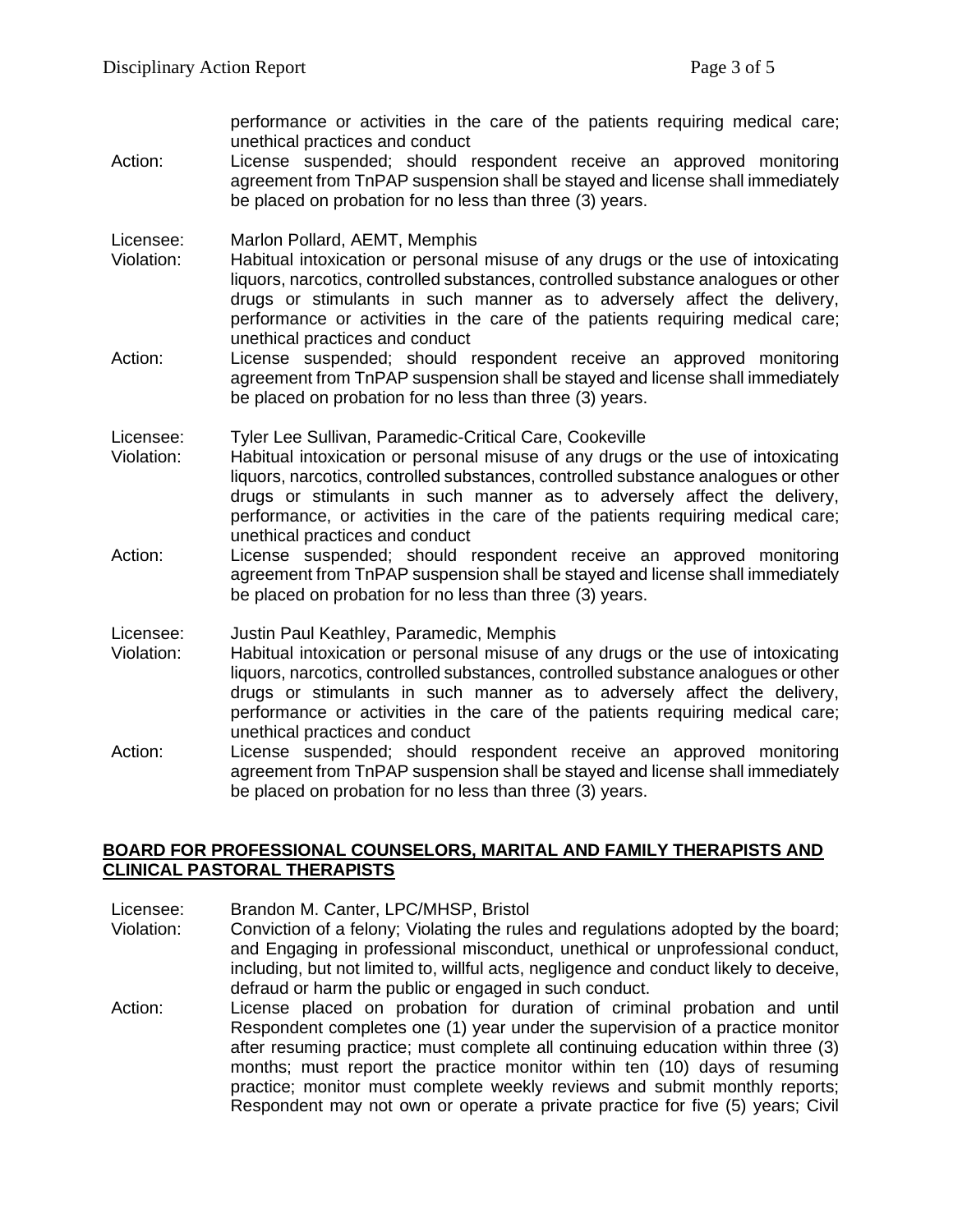Penalty of five hundred dollars (\$500) and costs not to exceed five hundred dollars (\$500), payable within twenty-four (24) months

Licensee: Edward Clower, LPC, Chattanooga

Violation: Violating the rules and regulations adopted by the board; and Engaging in professional misconduct, unethical or unprofessional conduct, including, but not limited to, willful acts, negligence and conduct likely to deceive, defraud or harm the public or engaged in such conduct; Failed to provide medical records within ten (10) working days upon written request.

Action: Respondent must complete six (6) continuing education hours within three (3) months; Pay costs not to exceed five hundred dollars (\$500), payable within twenty-four (24) months

# **BOARD OF PSYCHOLOGY**

| Licensee:               | John D. Alden III, PhD, Columbia                                                                                                                   |
|-------------------------|----------------------------------------------------------------------------------------------------------------------------------------------------|
| Violation:              | Unprofessional; dishonorable, or unethical conduct; Practiced on lapsed<br>license; Conflict of interest                                           |
| Action:                 | License reprimanded; assessed one thousand two hundred dollars (\$1,200)<br>civil penalty and costs not to exceed three thousand dollars (\$3,000) |
| Licensee:<br>Violation: | Lawrence C. Elledge, PhD, Knoxville<br>Unprofessional; dishonorable, or unethical conduct; Practiced on lapsed license                             |
| Action:                 | License reprimanded; assessed six hundred dollars (\$600) in civil penalties and                                                                   |
|                         | costs not to exceed three thousand dollars (\$3,000)                                                                                               |

# **BOARD OF MASSAGE LICENSURE**

Licensee: Amanda Fox, LMT, Chattanooga

Violation: Failed to properly maintain sufficient continuing education credits for the 2013- 2014 CE cycle

Action: License suspended until terms have been met; must successfully complete thirty-one (31) continuing education hours all for the 2013-2014 CE cycle. Assessed civil penalties in the amount of one thousand five hundred fifty dollars (\$1,550), plus costs not to exceed one thousand dollars (\$1,000)

## **BOARD OF PODIATRIC MEDICAL EXAMINERS**

Licensee: Stephen J. Chapman, DPM, Cookeville

- Violation: Failed to comply with board order of May 9, 2018. A violation or attempted violation, directly or indirectly, or assisting in or abetting the violation of, or conspiring to violate this chapter or any lawful order of the board; issued pursuant thereto …
- Action: License to remain on probation with requirements; assessed civil penalty of one hundred dollars (\$100) with costs to be determined when Respondent files and is heard on a Petition for Order of Compliance